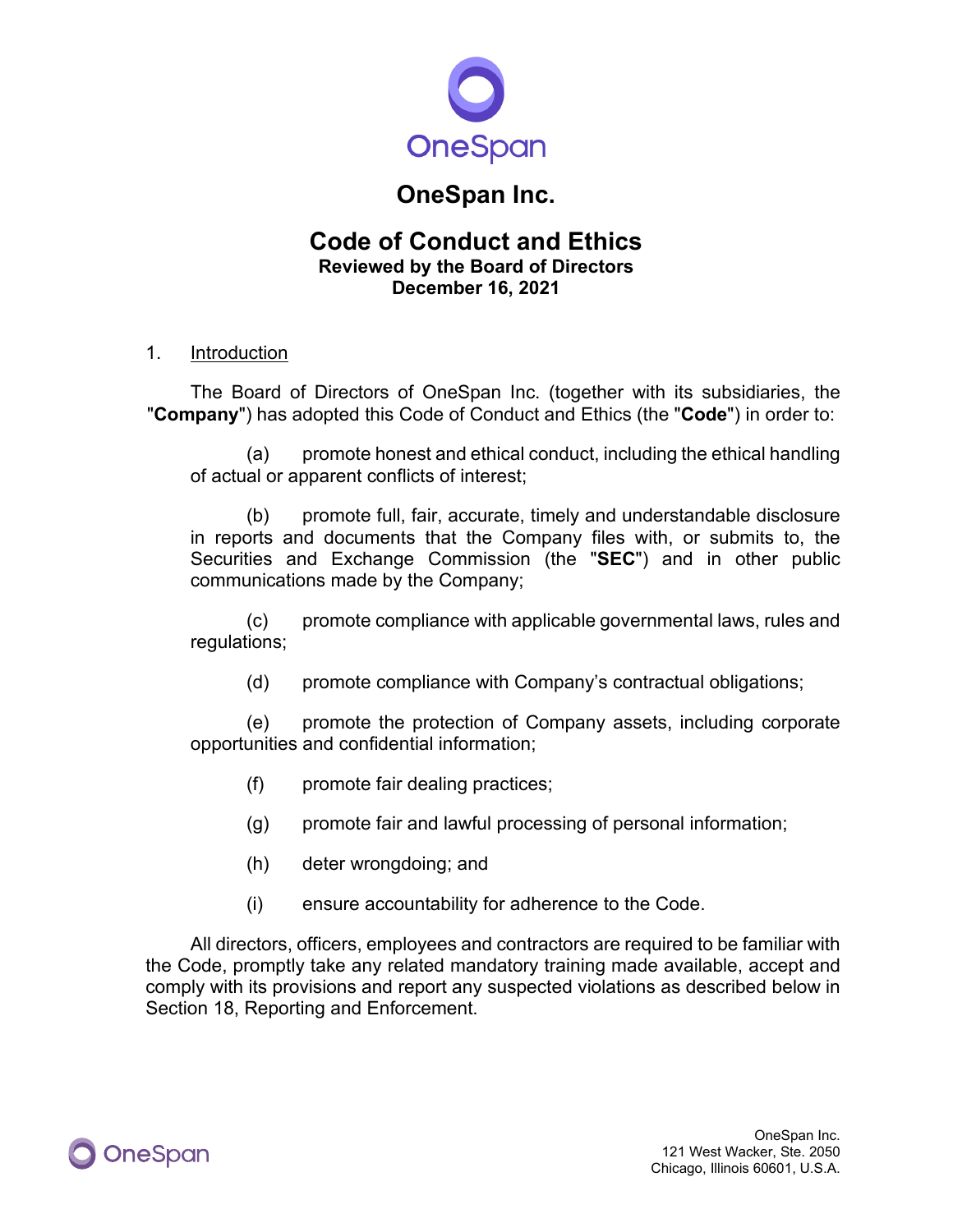## 2. Compliance

2.1 Employees, officers and directors should comply, in both letter and spirit, with all applicable laws, rules and regulations in the cities, states and countries in which the Company operates.

2.2 Although not all employees, officers and directors are expected to know the details of all applicable laws, rules and regulations, it is important to know enough to determine when to seek advice from appropriate personnel. Questions about compliance should be addressed to the Company's Legal Department at [Legal@onespan.com.](mailto:Legal@onespan.com)

## 3. Honest and Ethical Conduct

3.1 The Company's policy is to promote high standards of integrity by conducting its affairs honestly and ethically.

3.2 Each director, officer and employee must act with integrity and observe the highest ethical standards of business conduct in his or her dealings with the Company's customers, suppliers, partners, service providers, competitors, employees and anyone else with whom he or she has contact in the course of performing his or her job.

## 4. Preventing Harassment and Discrimination

OneSpan strives to maintain a work environment, which is free from discrimination and harassment, whether based on race, color, religion, gender, gender identity or expression, sexual orientation, national origin, genetics, disability, age, or any other factors that are unrelated to OneSpan's legitimate business interests. OneSpan will not tolerate sexual advances, actions or comments, racial or religious slurs or jokes, or any other comments or conduct that, in the judgment of OneSpan management, creates, encourages or permits an offensive or intimidating work environment.

## 5. Health, Safety and the Environment

5.1 Maintaining a safe and sustainable environment both inside and outside the workplace is vital to the health and well-being of us all.

5.2 OneSpan provides a safe and drug-free working environment for its employees and to meet or exceed the standards of all applicable laws and regulations governing workplace safety, health and the environment. Misusing controlled substances or being under the influence of illegal drugs or alcohol is prohibited while performing work-related duties.

5.3 All directors, officers and employees should report any unsafe working conditions or workplace accidents to the local Human Resource Manager or the Chief Compliance Officer. Any acts or threats of violence towards another person or abuse

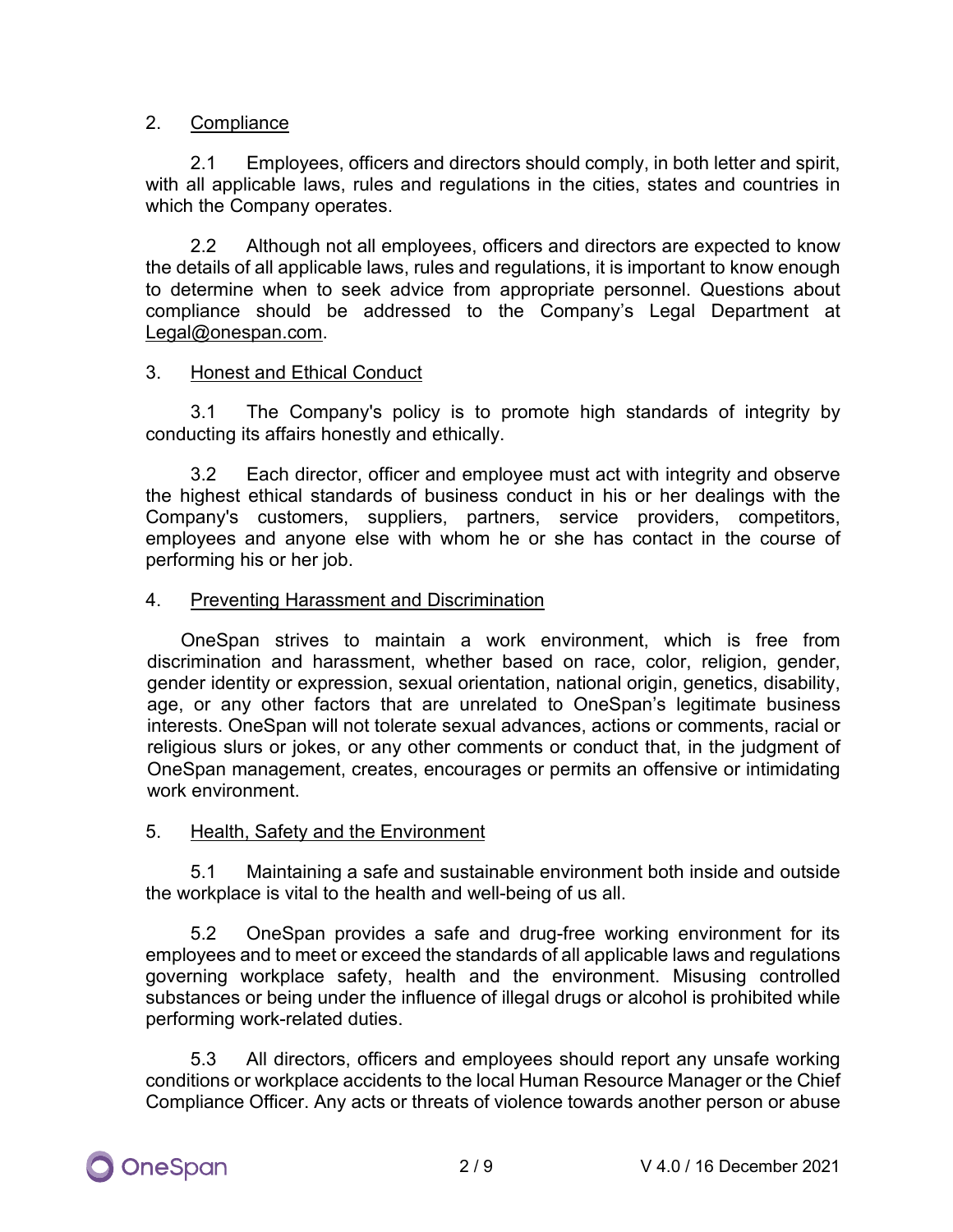of company property should be reported immediately to your local Human Resources Manager.

5.4 OneSpan has a responsibility to operate in an environmentally sound manner, uphold ethical and social standards in its supply chain, and make a positive difference in the communities where its employees live and work. OneSpan strives to increase the energy efficiency of its operations, reduce waste, and protect the environment.

## 6. A Company free of Conflicts of Interest

6.1 A conflict of interest occurs when an individual's private interest (or the interest of a member of his or her family interferes, or reasonably appears to interfere, with the interests of the Company as a whole. A conflict of interest can arise when an employee, officer or director (or a member of his or her family) takes actions or has interests that may make it difficult to perform his or her work for the Company objectively and effectively. Conflicts of interest also arise when an employee, officer or director (or a member of his or her family) receives improper personal benefits because of his or her position in the Company. In addition, no director, officer or employee may compete with the Company during its employment.

6.2 Loans by the Company to, or guarantees by the Company of obligations of, employees or their family members are of special concern and could constitute improper personal benefits to the recipients of such loans or guarantees, depending on the facts and circumstances must be disclosed and approved by the Chief Compliance Officer. Loans by the Company to, or guarantees by the Company of obligations of, any director or officer or their family members are expressly prohibited.

6.3 Whether or not a conflict of interest exists or will exist can be unclear. Conflicts of interest (or reasonably potential ones) should be avoided unless specifically authorized as described in Section 6.4.

6.4 Persons other than directors and officers who have questions about a potential conflict of interest or who become aware of an actual or potential conflict should report the matter with their Local Human Resource Manager or the Chief Compliance Officer. The Local Human Resource Manager must report the matter to the Chief Compliance Officer with a written description of the activity and seeking the Chief Compliance Officer's determination. If the Local Human Resource Manager is himself involved in the potential or actual conflict, the matter should instead be discussed directly with the Chief Compliance Officer.

6.5 Directors and officers must seek determinations and prior authorizations or approvals of potential conflicts of interest from Chief Compliance Officer or the Chairperson of the Board's Governance Committee.

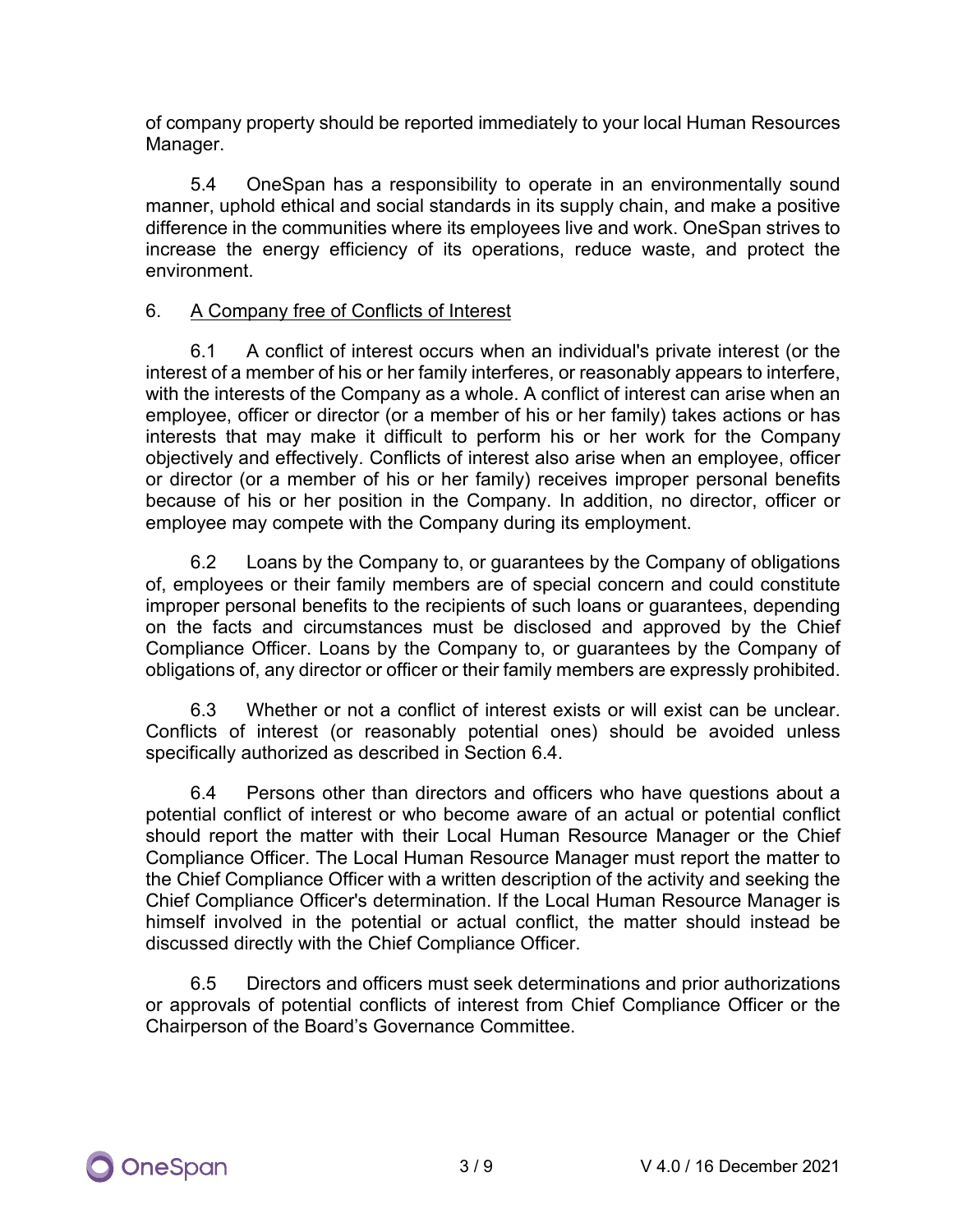## 7. Business Courtesy

7.1 The giving and receiving of gifts and entertainment is often part of building business relationships and corporate goodwill. However, a conflict of interest may arise if gifts or entertainment either influence business decisions or create the appearance of doing so. Therefore, it is important to carefully consider actual or apparent conflict of interest issues before offering or accepting gifts and entertainment. In certain situations, the exchange of limited, non-cash business courtesies may be appropriate, where permitted by applicable law.

7.2 Employees, officers and directors must exercise the utmost care when giving or receiving business-related gifts. Accepting or offering gifts of moderate value is permitted in situations where it is legal and in accordance with local business practices. Similarly, and to the extent permitted under applicable law, you may offer or accept meals and entertainment of reasonable value in connection with business discussions. However, any type of business courtesy, gift or gratuity is unacceptable if it could compromise your business judgment or improperly influence customers, suppliers, business partners or government officials.

7.3 Keep in mind that certain business courtesies, such as cash, checks, gift certificates and offers to pay non-business related travel and/or accommodations, are never acceptable. If you have any doubt about whether a particular gift is appropriate, consult Legal@onespan.com or the Chief Compliance Officer.

#### 8. Protection and Proper Use of Company Assets

8.1 All directors, officers and employees should protect the Company's assets and ensure their efficient use. This includes both tangible and intangible assets. The Company and its employees must protect the confidentiality, integrity and availability of all forms of information used by, entrusted to and maintained by the Company on behalf of employees, investors, business partners, and customers.

8.2 All Company assets should be used only for legitimate business purposes, though incidental and reasonable personal use is permitted, provided that such use does not result in increased costs or risks for the Company. Any information created, saved, sent or received using Company information systems may however be subject to technical monitoring that the Company performs for information security reasons. Any suspected incident of fraud or theft of Company assets should be reported for investigation immediately.

8.3 OneSpan's Information Security department has created policies and standards that will help each director, officer and employee secure its environment by understanding information security issues and acting responsibly. Each director, officer and employee is required to be familiar with, promptly take any related mandatory training made available, accept and comply with OneSpan's Information Security Policies required for the protection of OneSpan's information and systems,

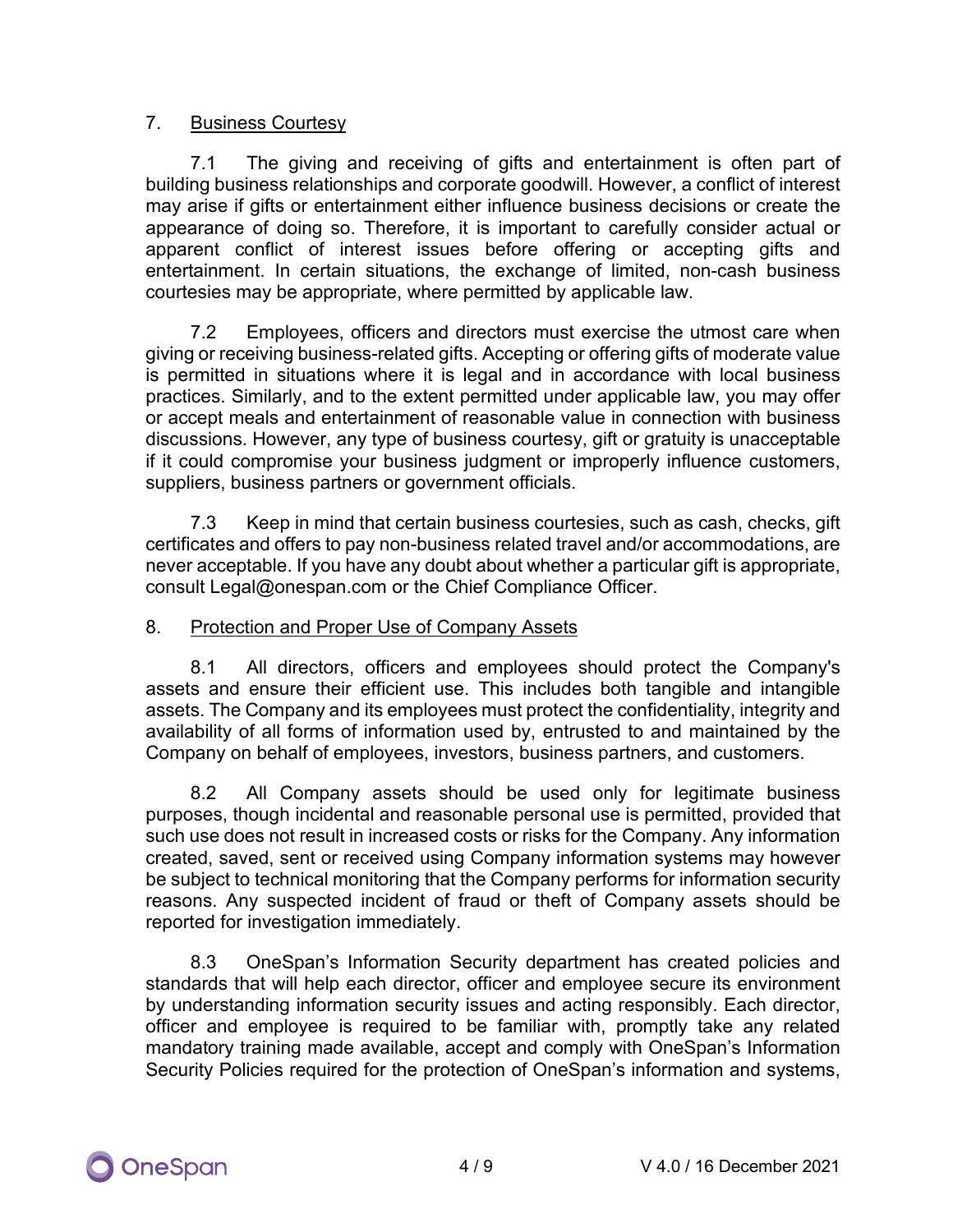as well as report any suspected violations according to the guidance provided within such Policies.

8.4 The obligation to protect Company assets includes the Company's proprietary information. Proprietary information includes intellectual property such as trade secrets, patents, trademarks and copyrights, as well as business and marketing plans, engineering and manufacturing ideas, designs, databases, records, OneSpan name and any non-public financial data or reports. Unauthorized use or distribution of this information is prohibited and could also be illegal and result in civil or criminal penalties.

8.5 From time to time OneSpan may also receive requests for money, Company assets or other Company resources to benefit a particular charity or civic group. These should be referred the appropriate supervisor within the business unit. The request should be discussed and approved by the Chief Compliance Officer. The Company does not make any political contributions to any political candidates, parties or campaigns.

## 9. Confidentiality

9.1 OneSpan processes confidential information in a manner to ensure appropriate security and protect against unauthorized or unlawful processing. Confidential information includes all non-public information (regardless of its source), e.g. personal information, intellectual property, patent information or trade secret that might be of use to the Company's competitors or harmful to the employees, the Company or its customers, suppliers or partners if disclosed. Similarly, directors, officers and employees must maintain the confidentiality of information entrusted to them by the Company or by its customers, suppliers or partners, except when disclosure is expressly authorized or is required or permitted by law.

9.2 OneSpan respects the privacy of all its employees, business partners and customers. Directors, officers and employees must handle personal information responsibly and in compliance with all applicable privacy laws. Employees, officers and directors must exercise special care when handling personal information.

#### 10. Fair Dealing

Each director, officer and employee must deal fairly with the Company's customers, suppliers, partners, service providers, competitors, employees and anyone else with whom he or she has contact in the course of performing his or her job. No director, officer or employee may take unfair advantage of anyone through manipulation, concealment, abuse or privileged information, misrepresentation of facts or any other unfair dealing practice.

#### 11. Company Records

11.1 All directors, officers and employees should to make sure that all Company information is recorded and reported accurately and promptly. This

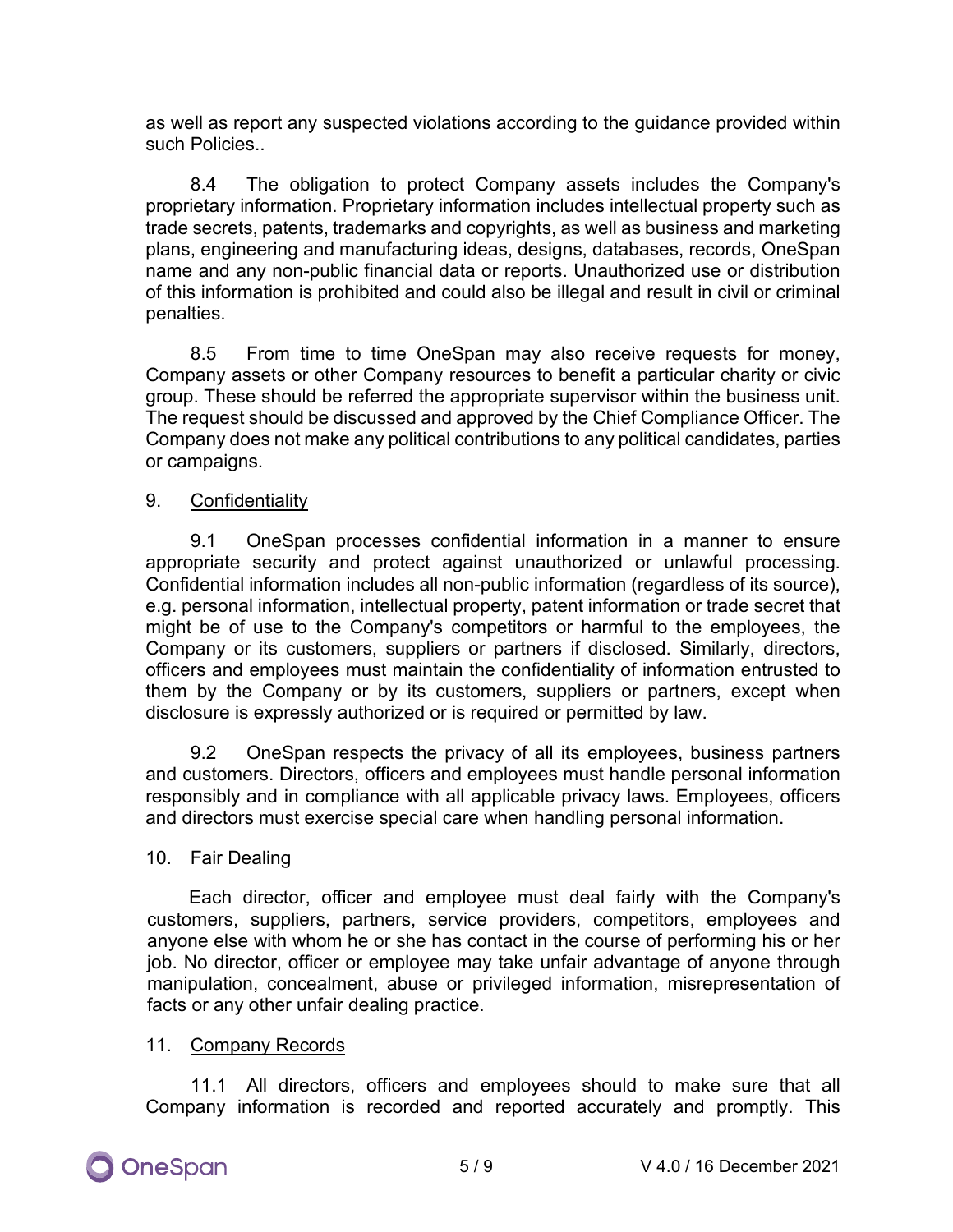includes, but is not limited to, information concerning the Company's employees, research and development activities, strategic plans, travel and expense claims, and general operations.

11.2 OneSpan expects any regular document disposal must cease immediately if you are aware of or have reason to believe that the documents or materials are, or are likely to become, relevant to a business dispute, litigation matter or government inquiry (including all records that are subject to a legal hold or legal collection notice) or as requested by the Company. If you have any questions about the Company's records retention, contact the Legal Department.

## 12. Disclosure

12.1 The Company's periodic reports and other documents filed with the SEC, including all financial statements and other financial information, must comply with applicable federal securities laws and SEC rules.

12.2 Each director, officer and employee who contributes in any way to the preparation or verification of the Company's financial statements and other financial information must ensure that the Company's books, records and accounts are accurately maintained. Each director, officer and employee must cooperate fully with the Company's accounting and internal audit departments, as well as the Company's independent public accountants and counsel.

12.3 Each director, officer and employee who is involved in the Company's disclosure process must:

- be familiar with and comply with the Company's disclosure controls and procedures and its internal control over financial reporting; and
- take all necessary steps to ensure that all filings with the SEC and all other public communications about the financial and business condition of the Company provide full, fair, accurate, timely and understandable disclosure.

## 13. Anti-Bribery and Anti-Corruption

13.1 OneSpan acts openly, honest, and direct. No employees, officer or director shall offer, give or accept money or anything of value from third parties, including customers and partners, to improperly obtain or retain business, secure an improper advantage, or otherwise influence them to act improperly. This applies to engagements with third parties from both commercial and public sectors.

13.2 OneSpan is committed to comply with the U.S. Foreign Corrupt Practices Act, the UK Bribery Act and as well as other applicable national, local or international anti-bribery standards. OneSpan strictly prohibits offering bribes to a government official for the purpose of attempting to influence, obtain or retain business or for any other improper purpose.

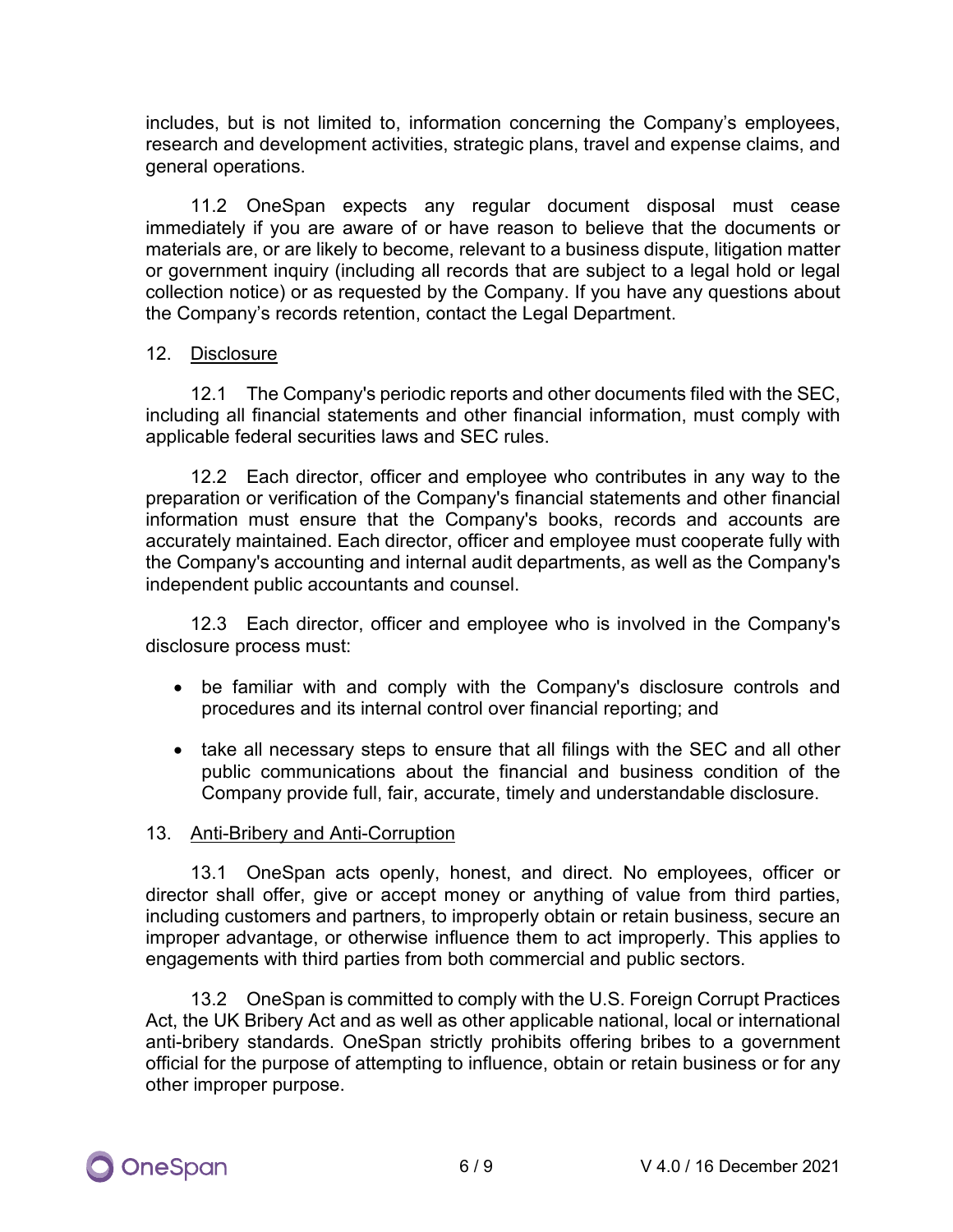13.3 Paying bribes in connection with purely private sector transactions is prohibited as well. Corrupt activities of any kind have no place at OneSpan.

## 14. Corporate Opportunities

All directors, officers and employees owe a duty to the Company to advance its interests when the opportunity arises. Directors, officers and employees are prohibited from taking for themselves personally (or for the benefit of friends or family members) opportunities that are discovered through the use of Company assets, property, information or position. Directors, officers and employees may not use Company assets, property, information or position for personal gain (including gain of friends or family members).

#### 15. Insider Trading

Everyone at OneSpan is prohibited from providing inside information—about the Company or its suppliers, customers, or other third parties—to others. Insider trading, insider dealing, and stock tipping are criminal offenses in most countries where OneSpan does business. Employees shall follow the Company's Insider Trading Policy. If you have any questions regarding this type of information, contact Legal Department for advice.

## 16. Anti-Competition Conduct

OneSpan succeeds by competing vigorously and fairly in the marketplace in compliance with applicable antitrust, competition, and other laws and regulations designed to promote fair competition, free trade, and encourage ethical and legal behavior among competitors.

## 17. Trade Compliance

As a U.S. company, OneSpan's hardware and software products, services, and technology (i.e., technical data for the design, development, production or use of those products and source code) are subject to both U.S. and non-U.S. export laws and regulations. Before OneSpan products, services and technology can be exported, re-exported, or delivered anywhere, OneSpan must validate that it has the authorization to export under U.S. export regulations, European Union financial sanctions and the EU Dual-Use Export Control Regulations and any applicable trade compliance laws and regulations.

## 18. Reporting and Enforcement

#### 18.1 Reporting and Investigation of Violations.

(a) Actions prohibited by this Code involving board directors or executive officers must be reported to the Board's Governance Committee by the Chief Compliance Officer.

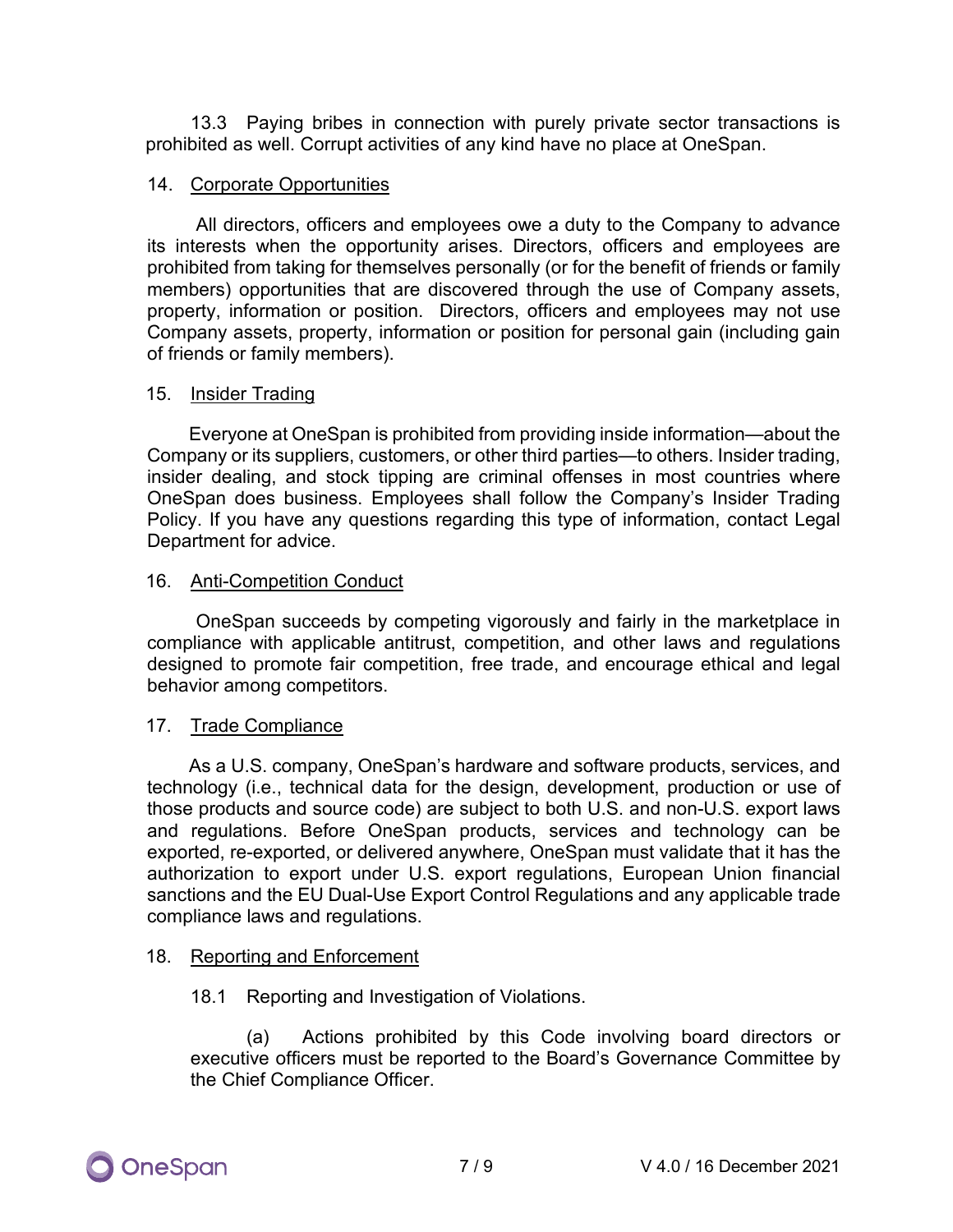(b) Actions prohibited by this Code involving anyone other than a board director or executive officer must be reported to the Local Human Resource Manager, Chief Compliance Officer or to file a report via the internet, go to the Company's report hotline.

(c) After receiving a report of an alleged prohibited action, the Board's Governance Committee, Local Human Resource Manager or the Chief Compliance Officer must promptly take all appropriate actions necessary to investigate.

(d) All directors, officers and employees are expected to cooperate in any internal investigation of misconduct.

18.2 Enforcement.

(a) The Company must ensure prompt and consistent action against violations of this Code.

(b) If, after investigating a report of an alleged prohibited action by a director or executive officer, the Board's Governance Committee determines that a violation of this Code has occurred, the Board's Governance Committee will report such determination to the Board of Directors.

(c) If, after investigating a report of an alleged prohibited action by any other person, Local Human Resource Manager or the Chief Compliance Officer determines that a violation of this Code has occurred, Local Human Resource Manager will report such determination to the Chief Compliance **Officer** 

(d) Upon receipt of a determination that there has been a violation of this Code, the Board of Directors or the Chief Compliance Officer will take such preventative or disciplinary action as it deems appropriate, including, but not limited to, reassignment, demotion, dismissal and, in the event of criminal conduct or other serious violations of the law, notification of appropriate governmental authorities.

18.3 Waivers.

(a) Each of the Board of Directors (in the case of a violation by a director or executive officer) and the Chief Compliance Officer (in the case of a violation by any other person) may, in its discretion, waive any violation of this Code.

(b) Any waiver for a director or an executive officer shall be disclosed as required by SEC and NASDAQ rules.

18.4 Prohibition on Retaliation.